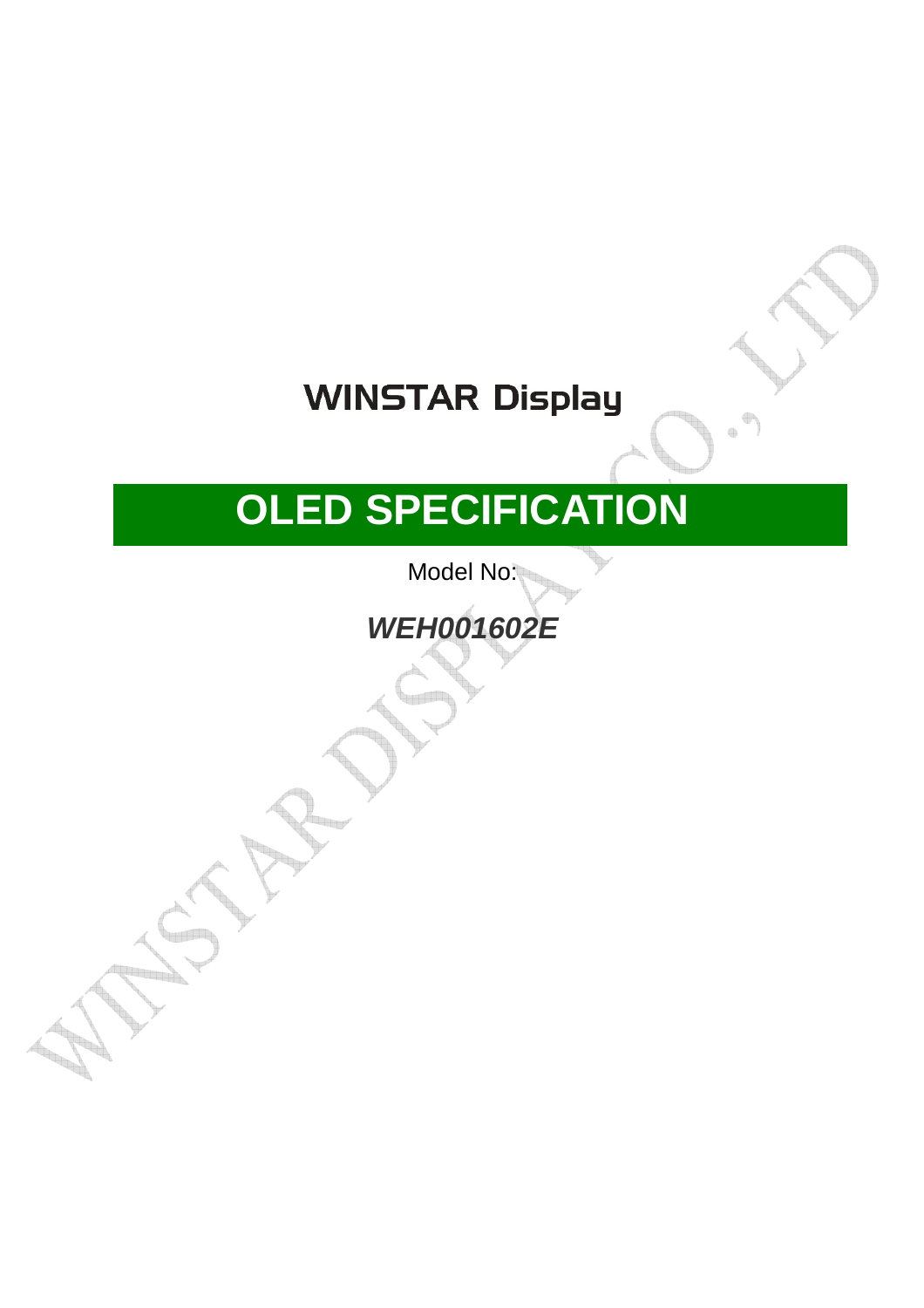### General Specification

| <b>Item</b>           | <b>Dimension</b>        | Unit |  |  |
|-----------------------|-------------------------|------|--|--|
| Number of Characters  | 16 characters x 2 Lines |      |  |  |
| Module dimension      | 84.0 x 44.0 x 10.0(MAX) | mm   |  |  |
| View area             | 66.0 x 16.0             | mm   |  |  |
| Active area           | 56.95 x 11.85           | mm   |  |  |
| Dot size              | $0.55 \times 0.65$      | mm   |  |  |
| Dot pitch             | $0.60 \times 0.70$      | mm   |  |  |
| <b>Character size</b> | $2.95 \times 5.55$      | mm   |  |  |
| Character pitch       | $3.6 \times 6.3$        | mm   |  |  |
| Panel type            | OLED, Monochrome        |      |  |  |
| Duty                  | 1/16                    |      |  |  |
| IC                    | <b>WS0010-TX</b>        |      |  |  |
| Interface             | 6800, option 8080, SPI  |      |  |  |
| Size                  | 2.29 inch               |      |  |  |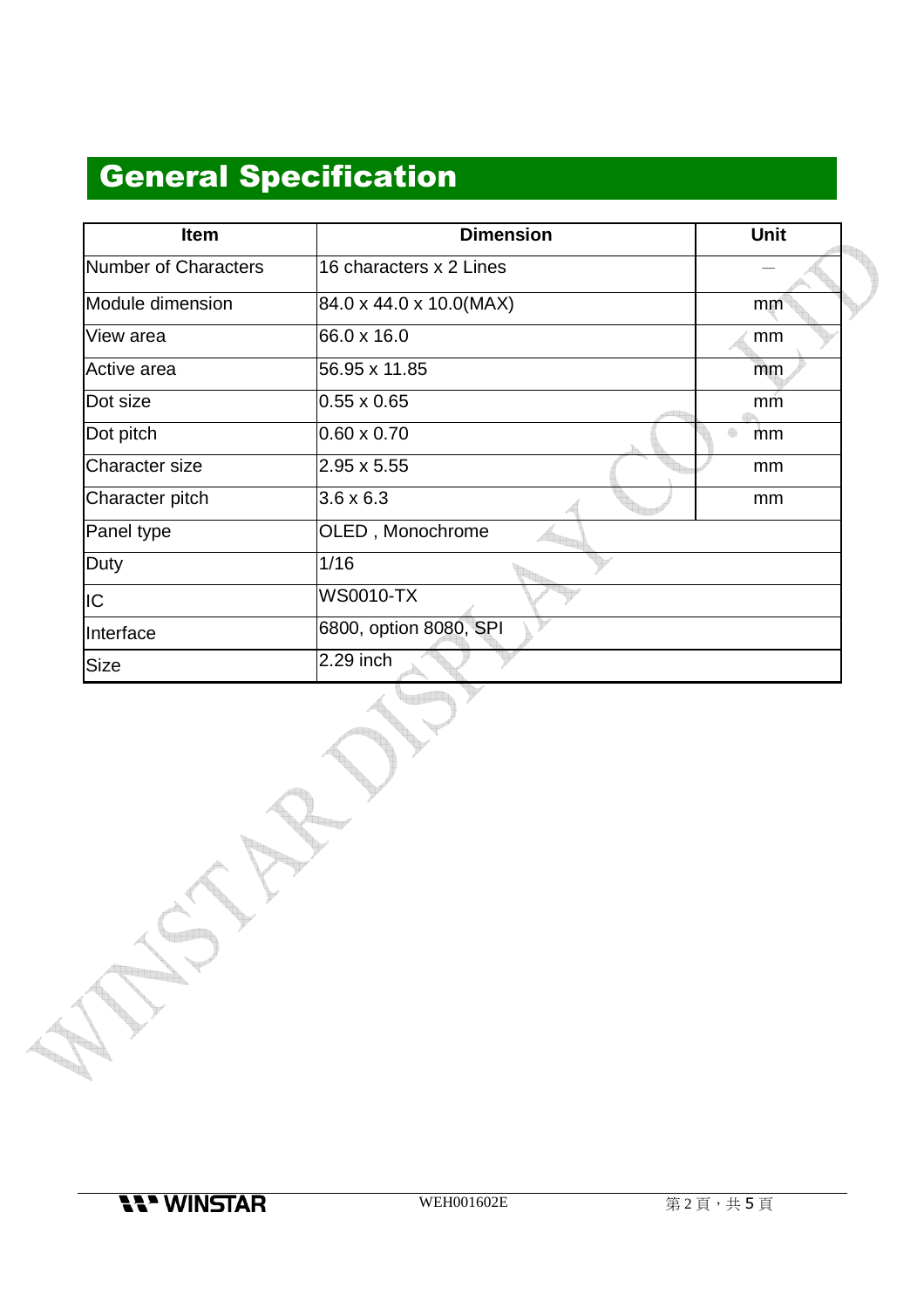#### Contour Drawing & Block Diagram

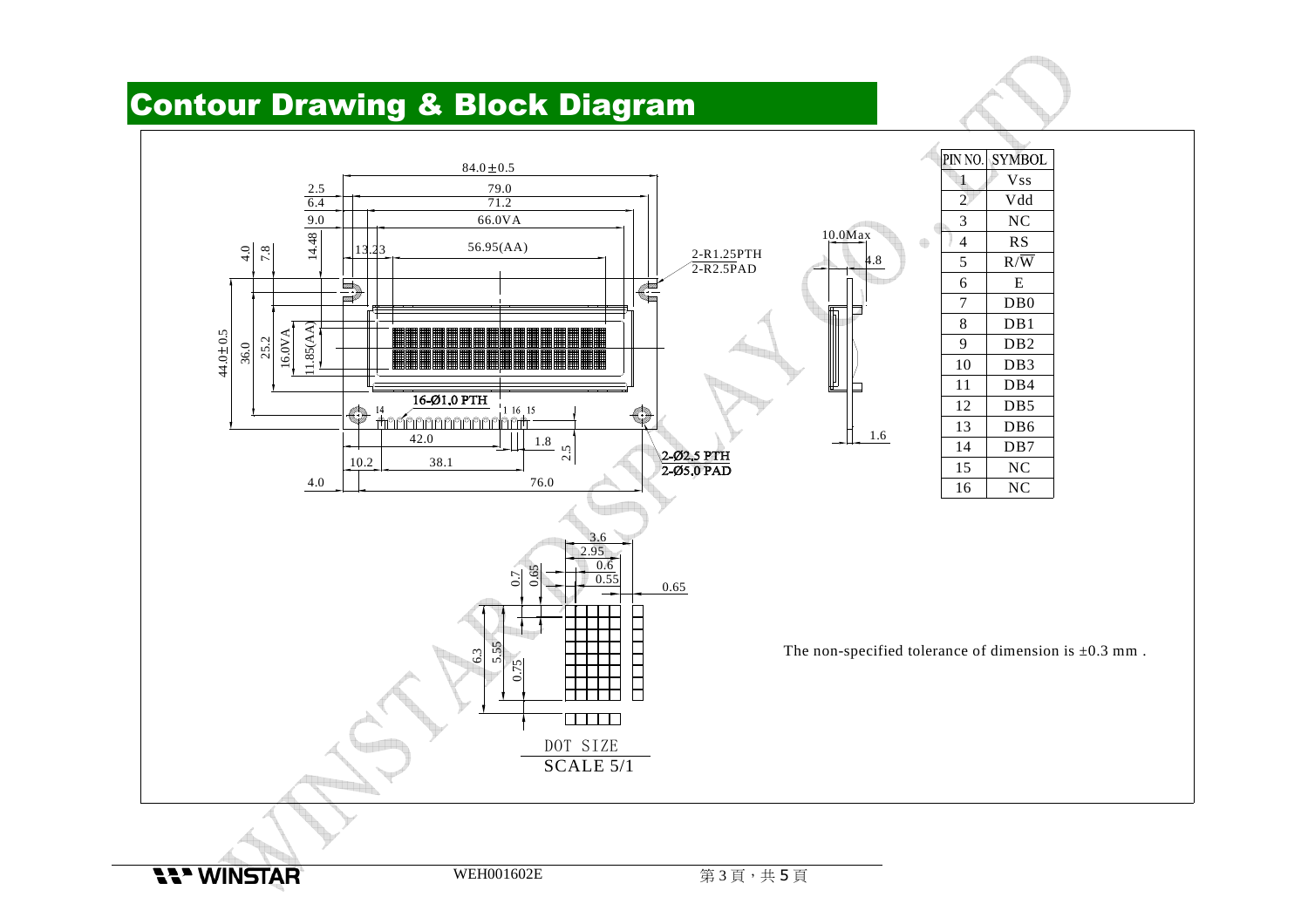#### Interface Pin Function

| Pin No.        | <b>Symbol</b>   | Level                | <b>Description</b>                       |
|----------------|-----------------|----------------------|------------------------------------------|
| 1              | <b>VSS</b>      | 0V                   | Ground                                   |
| $\overline{2}$ | <b>VDD</b>      | 5.0V                 | Supply Voltage for logic                 |
| 3              | <b>NC</b>       |                      | No connection                            |
| $\overline{4}$ | <b>RS</b>       | H/L                  | H: DATA, L: Instruction code             |
| 5              | R/W             | H/L                  | H: Read(Module→MPU) L: Write(MPU→Module) |
| 6              | Е               | $H, H \rightarrow L$ | Chip enable signal                       |
| $\overline{7}$ | DB <sub>0</sub> | H/L                  | Data bit 0                               |
| 8              | DB1             | H/L                  | Data bit 1                               |
| $9\,$          | DB <sub>2</sub> | H/L                  | Data bit 2                               |
| 10             | DB <sub>3</sub> | H/L                  | Data bit 3                               |
| 11             | DB4             | H/L                  | Data bit 4                               |
| 12             | DB <sub>5</sub> | H/L                  | Data bit 5                               |
| 13             | DB <sub>6</sub> | H/L                  | Data bit 6                               |
| 14             | DB7             | H/L                  | Data bit 7                               |
| 15             | NC              |                      | No connection                            |
| 16             | NC <sub>2</sub> |                      | No connection                            |

**Kanal**